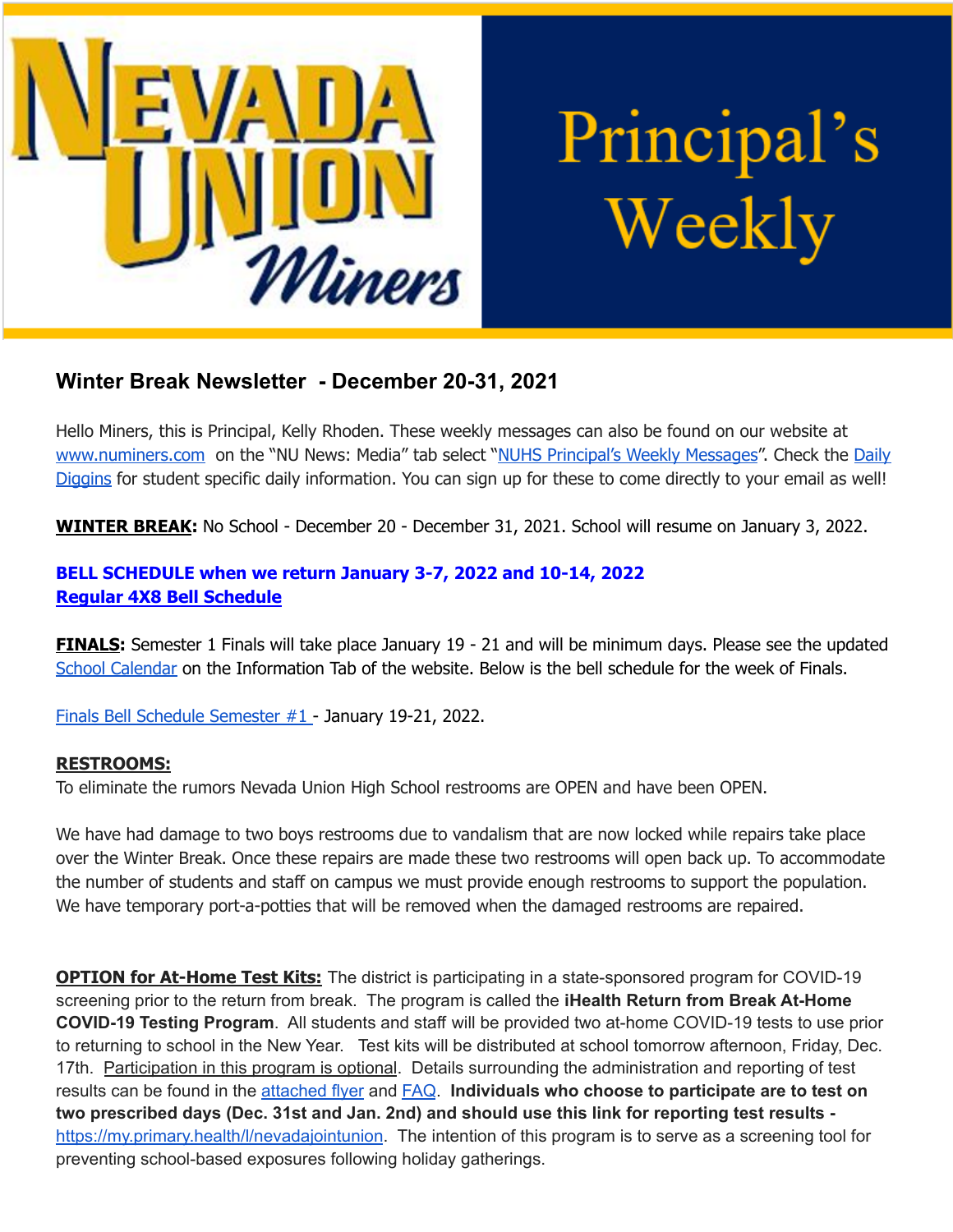This information was sent home via School Messenger from Dan Frisella, Assistant [Superintendent,](https://announcements.catapultcms.com/utilities/DownloadFile.ashx?cadocumentguid=c19b6e787308450cad42682b55b74048) Thursday, [December](https://announcements.catapultcms.com/utilities/DownloadFile.ashx?cadocumentguid=c19b6e787308450cad42682b55b74048) 16, 2021.

**Vaccination Cards:** As an NJUHSD school, we are tracking the **state mandate for student COVID 19 vaccinations** very carefully. At this point in time, all high school aged students are required to be fully vaccinated by the start of the next school year. Details surrounding the implementation of this mandate are still being worked out across the state. We will provide details surrounding our district's policy in regards to the mandate in early Spring, once those details have been ironed out. In the meantime, **if your student** *has* **been fully vaccinated, please provide a copy** of their vaccination record/card to the district by emailing a copy to covidreporting@njuhsd.com. This will assist us with managing our close contact and quarantining processes.

**The Nevada County Community Library** is happy to be hosting a *Winter Reading Challenge.* **The program** goes until January 14<sup>th</sup>. The challenge is for all ages, and it includes a drawing for a chance to win great prizes. Here is the link to the library website for more information and details about signing up: [www.mynevadacounty.com/3351/Winter-Reading](https://us-west-2.protection.sophos.com/?d=mynevadacounty.com&u=aHR0cDovL3d3dy5teW5ldmFkYWNvdW50eS5jb20vMzM1MS9XaW50ZXItUmVhZGluZw==&i=NjExNDMyNTU1NTQ0MzkwZjVmOGQyYzA2&t=TVRVRjhPYUNtaGphYUVKVUdkakZMaWpsZkVIaU4wdnYxMVRWR2JtcVV5Yz0=&h=f64268aeab4e43d2ad2e7a41b6372436).

#### **ATHLETICS:**

#### NUHS Athletics [Schedules](https://nevadaunion.njuhsd.com/Athletics/Sports-Calendar--Schedules/index.html)

Athletic [Registration:](https://nevadaunion.njuhsd.com/Athletics/How-to-Register-For-a-Sport/index.html) Make sure you register your student to participate in sports now and in the future. This registration must be completed annually.

#### **FUTURE DATES:**

#### **NU Graduate Meeting: Thursday, January 6, 2022 in the Theatre**

All seniors will meet in the theatre during Flex time for a quick, but required Senior meeting.

**SEMESTER 2:** Begins January 24, 2022

HAPPY HOLIDAYS AND HAPPY NEW YEAR TO ALL!!!

GO…...MINERS!

**Kelly Rhoden, Principal NEVADA UNION HIGH SCHOOL** 530-273-4431 ext. 2004 [www.numiners.com](http://www.numiners.com/)

Do you have a family that needs help paying rent?

CA COVID-19 Rent Relief is a program that can help! Families can apply at housing.ca.gov There is funding for past due rent and future rental payments!